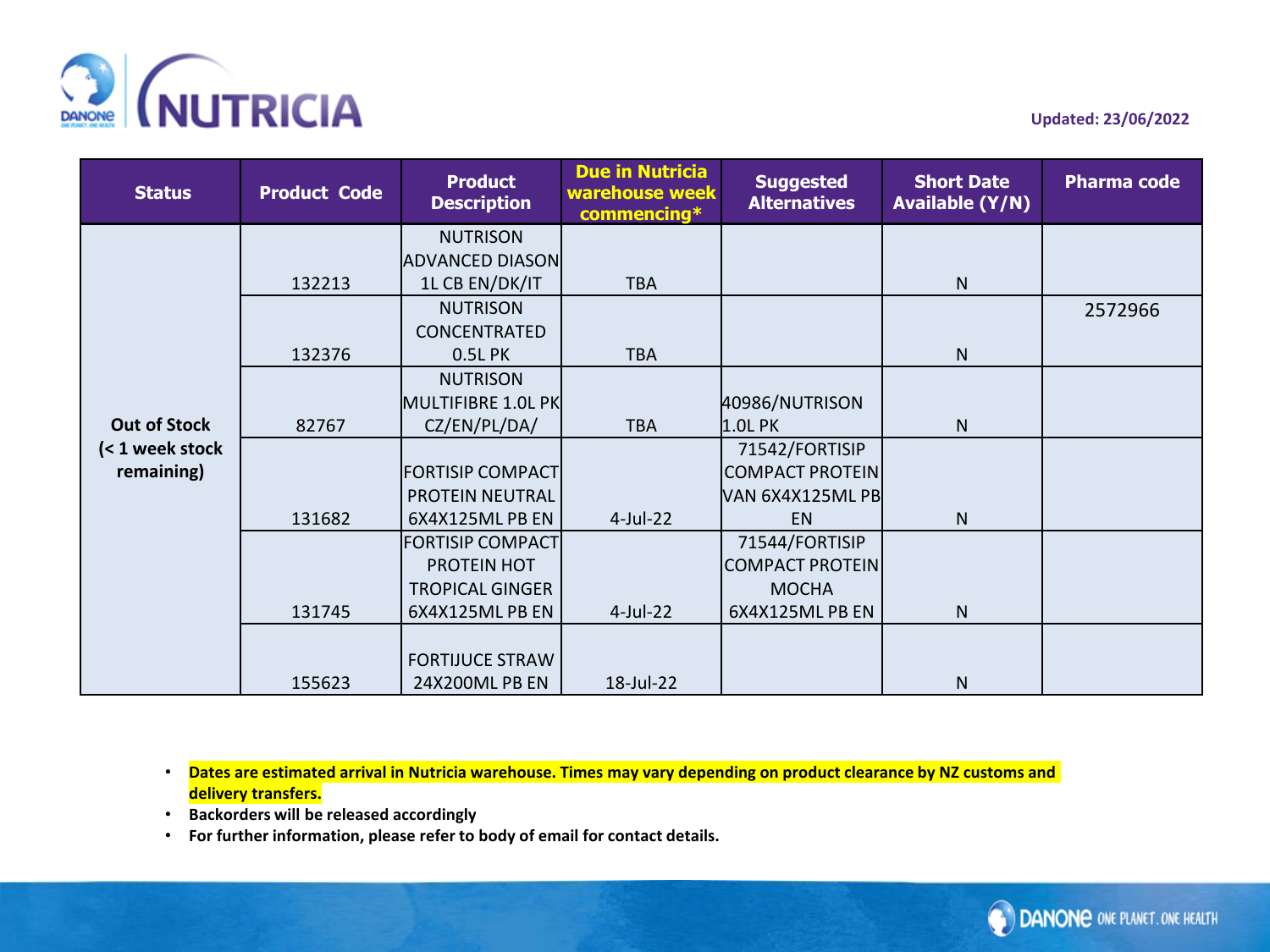

| <b>Status</b>                          | <b>Product Code</b> | <b>Product</b><br><b>Description</b>   | <b>Due in Nutricia</b><br>warehouse week<br>commencing* | <b>Suggested</b><br><b>Alternatives</b> | <b>Short Date</b><br><b>Available (Y/N)</b> | <b>Pharma code</b> |
|----------------------------------------|---------------------|----------------------------------------|---------------------------------------------------------|-----------------------------------------|---------------------------------------------|--------------------|
|                                        |                     |                                        |                                                         |                                         |                                             |                    |
|                                        | 155712              | <b>FORTIJUCE APL</b><br>24X200ML PB EN | $1-Aug-22$                                              |                                         | ${\sf N}$                                   |                    |
|                                        |                     |                                        |                                                         |                                         |                                             |                    |
|                                        |                     | <b>FORTIJUCE ORANGE</b>                |                                                         |                                         |                                             |                    |
|                                        | 155761              | 24X200ML PB EN                         | $1-Aug-22$                                              |                                         | ${\sf N}$                                   |                    |
|                                        |                     | <b>DIASIP VAN 200ML</b>                |                                                         |                                         |                                             |                    |
| <b>Out of Stock</b><br>(< 1 week stock | 169349              | PB DE/EN/TR                            | 25-Jul-22                                               |                                         | ${\sf N}$                                   |                    |
|                                        |                     |                                        |                                                         |                                         |                                             | 2224429            |
|                                        |                     | <b>DIASIP VAN 200ML</b>                |                                                         |                                         |                                             |                    |
| remaining)                             | 40354               | PB DE/EN/TR<br><b>CUBITAN VAN</b>      | 25-Jul-22                                               |                                         | ${\sf N}$                                   |                    |
|                                        |                     | 24X200ML PB                            |                                                         |                                         |                                             | 2224542            |
|                                        | 41267               | EN/CZ                                  | 18-Jul-22                                               |                                         | $\mathsf{N}$                                |                    |
|                                        |                     |                                        |                                                         | 97134/CALOGEN                           |                                             | 2253941            |
|                                        |                     | <b>CALOGEN STRAW</b>                   |                                                         | <b>NEUTRAL</b>                          |                                             |                    |
|                                        |                     | 24X200ML PB                            |                                                         | 24X200ML PB                             |                                             |                    |
|                                        | 97136               | NL/EN                                  | 18-Jul-22                                               | NL/EN                                   | ${\sf N}$                                   |                    |
|                                        |                     | <b>APTAMIL GOLD</b>                    |                                                         |                                         |                                             |                    |
|                                        |                     | PLUS READY TO                          |                                                         |                                         |                                             |                    |
|                                        |                     | <b>FEED INFANT</b>                     |                                                         |                                         |                                             |                    |
|                                        | 50981               | FORMULA 90ML                           | 24-Jun-22                                               |                                         | ${\sf N}$                                   |                    |

- **Backorders will be released accordingly**
- **For further information, please refer to body of email for contact details.**

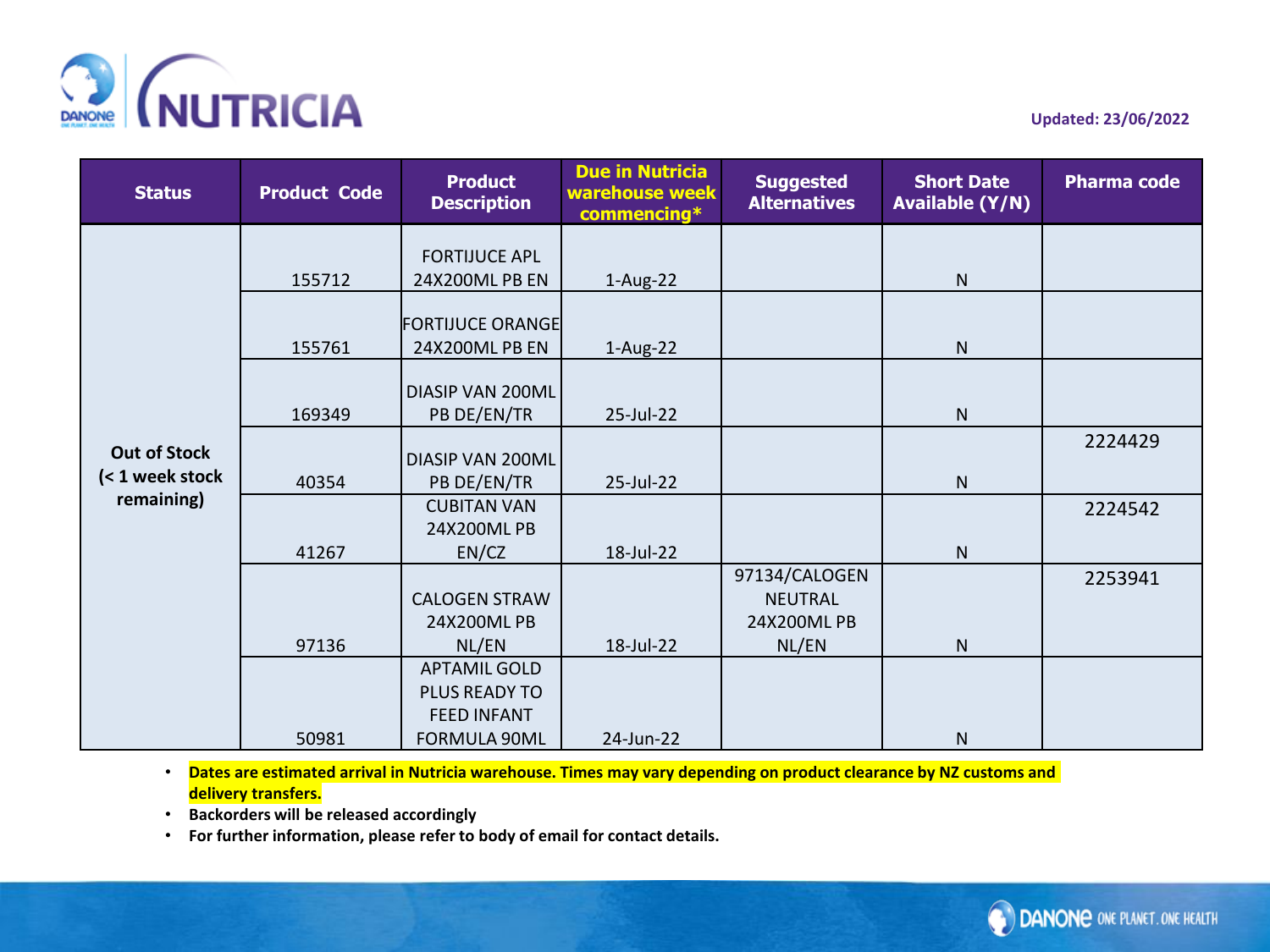

| <b>Status</b>        | <b>Product Code</b> | <b>Product</b><br><b>Description</b> | <b>Due in Nutricia</b><br>warehouse week<br>commencing* | <b>Suggested</b><br><b>Alternatives</b> | <b>Short Date</b><br><b>Available (Y/N)</b> | <b>Pharma code</b> |
|----------------------|---------------------|--------------------------------------|---------------------------------------------------------|-----------------------------------------|---------------------------------------------|--------------------|
|                      |                     | <b>NUTRISON</b>                      |                                                         |                                         |                                             | 2593580            |
|                      |                     | ADVANCED                             |                                                         |                                         |                                             |                    |
|                      | 41052               | PEPTISORB 1.0L PK                    | <b>TBA</b>                                              |                                         | Y                                           |                    |
|                      |                     |                                      |                                                         |                                         |                                             |                    |
|                      |                     | <b>DIASIP STRAW</b>                  |                                                         |                                         |                                             |                    |
| <b>At Risk</b>       | 169303              | 200ML PB EN                          | $1-Aug-22$                                              |                                         | N                                           |                    |
| (1 to 3 weeks stock) |                     | E028 LQ OR/PIN                       |                                                         | 113342/E028 LQ                          |                                             |                    |
| remaining)           |                     | <b>18X250ML TPA</b>                  |                                                         | SUM FR 18X250ML                         |                                             |                    |
|                      | 111398              | EN/DE/FR/ES                          | 27-Jun-22                                               | TPA EN/DE/FR/ES/                        | N                                           |                    |
|                      |                     |                                      |                                                         |                                         |                                             |                    |
|                      | 132427              | Nutrini Pepti Energy                 | $1-Aug-22$                                              |                                         | Y                                           |                    |
|                      |                     | <b>NUTRINI ENERGY</b>                |                                                         | 132187/NUTRINI                          |                                             |                    |
|                      |                     | MULTIFIBRE 500ML                     |                                                         | <b>ENERGY 0.5L CB</b>                   |                                             |                    |
|                      | 40786               | <b>PK</b>                            | 25-Jul-22                                               | EN/DK/NO                                | ٧                                           |                    |

- **Backorders will be released accordingly**
- **For further information, please refer to body of email for contact details.**

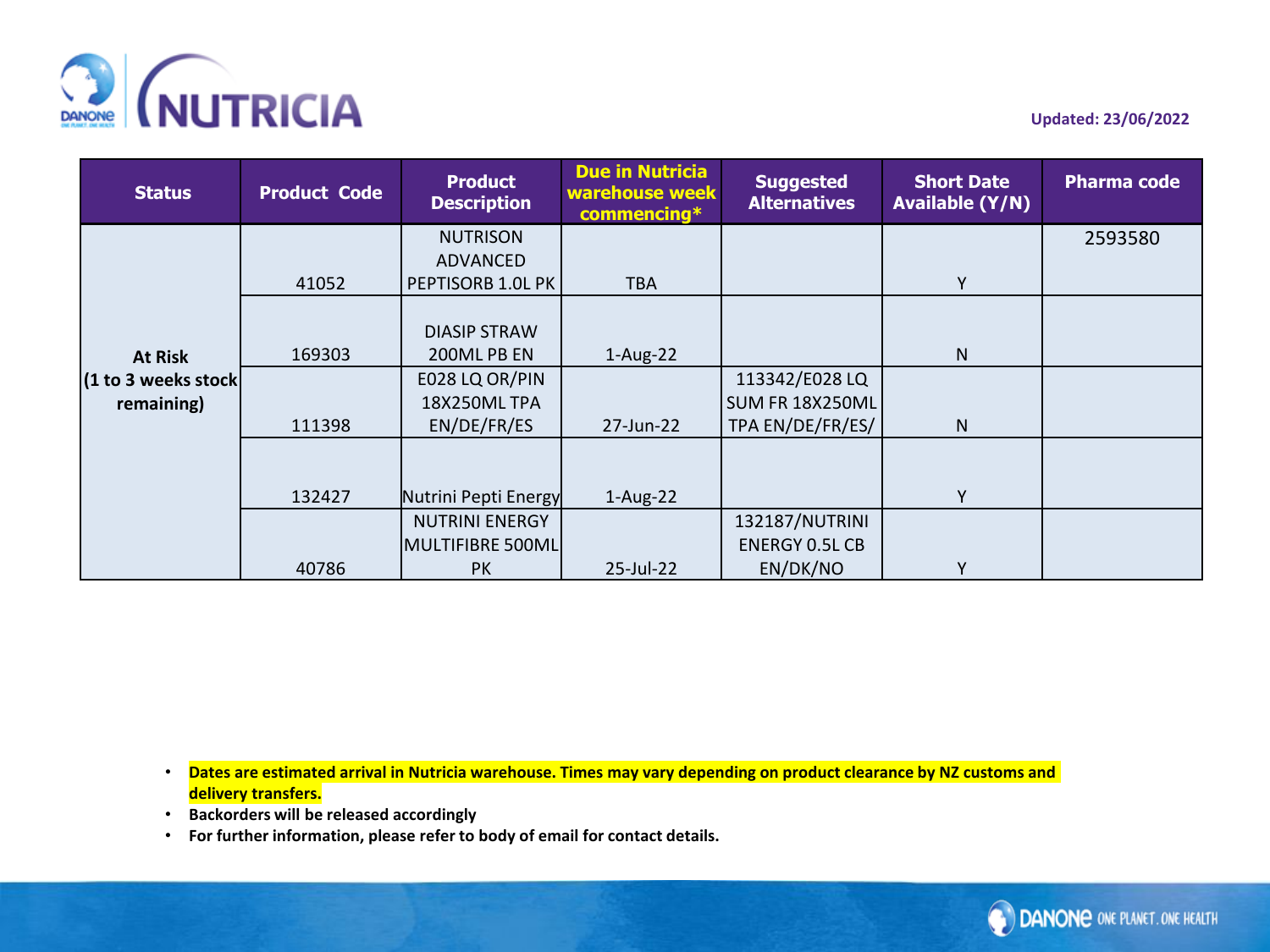

| <b>Status</b>        | <b>Product Code</b> | <b>Product</b><br><b>Description</b> | <b>Due in Nutricia</b><br>warehouse week<br>$commencing*$ | <b>Suggested</b><br><b>Alternatives</b> | <b>Short Date</b><br><b>Available (Y/N)</b> | <b>Pharma code</b> |
|----------------------|---------------------|--------------------------------------|-----------------------------------------------------------|-----------------------------------------|---------------------------------------------|--------------------|
|                      |                     | <b>FORTINI VANILLA</b>               |                                                           | 41248/FORTINI                           |                                             | 2224488            |
|                      |                     | 24X200ML PB                          |                                                           | STRAW 24X200ML                          |                                             |                    |
|                      | 41246               | EN/ES                                | 27-Jun-22                                                 | PB EN/ES                                | N                                           |                    |
|                      |                     |                                      |                                                           | 59512/FORTINI                           |                                             | 2224445            |
| <b>At Risk</b>       |                     | <b>FORTINI</b>                       |                                                           | <b>MULTIFIBRE</b>                       |                                             |                    |
| (1 to 3 weeks stock) |                     | <b>MULTIFIBRE</b>                    |                                                           | <b>CHOCOLATE</b>                        |                                             |                    |
| remaining)           |                     | VANILLA 24X200ML                     |                                                           | 24X200ML PB                             |                                             |                    |
|                      | 59420               | PB EN/PT                             | $11$ -Jul-22                                              | EN/PT                                   | Υ                                           |                    |
|                      |                     |                                      |                                                           | 59512/FORTINI                           |                                             | 2224453            |
|                      |                     |                                      |                                                           | <b>MULTIFIBRE</b>                       |                                             |                    |
|                      |                     | <b>FORTINI MF</b>                    |                                                           | <b>CHOCOLATE</b>                        |                                             |                    |
|                      |                     | <b>STRAWBERRY</b>                    |                                                           | 24X200ML PB                             |                                             |                    |
|                      | 59513               | 24X200ML PB EN/IT                    | $11$ -Jul-22                                              | EN/PT                                   | N                                           |                    |

- **Backorders will be released accordingly**
- **For further information, please refer to body of email for contact details.**